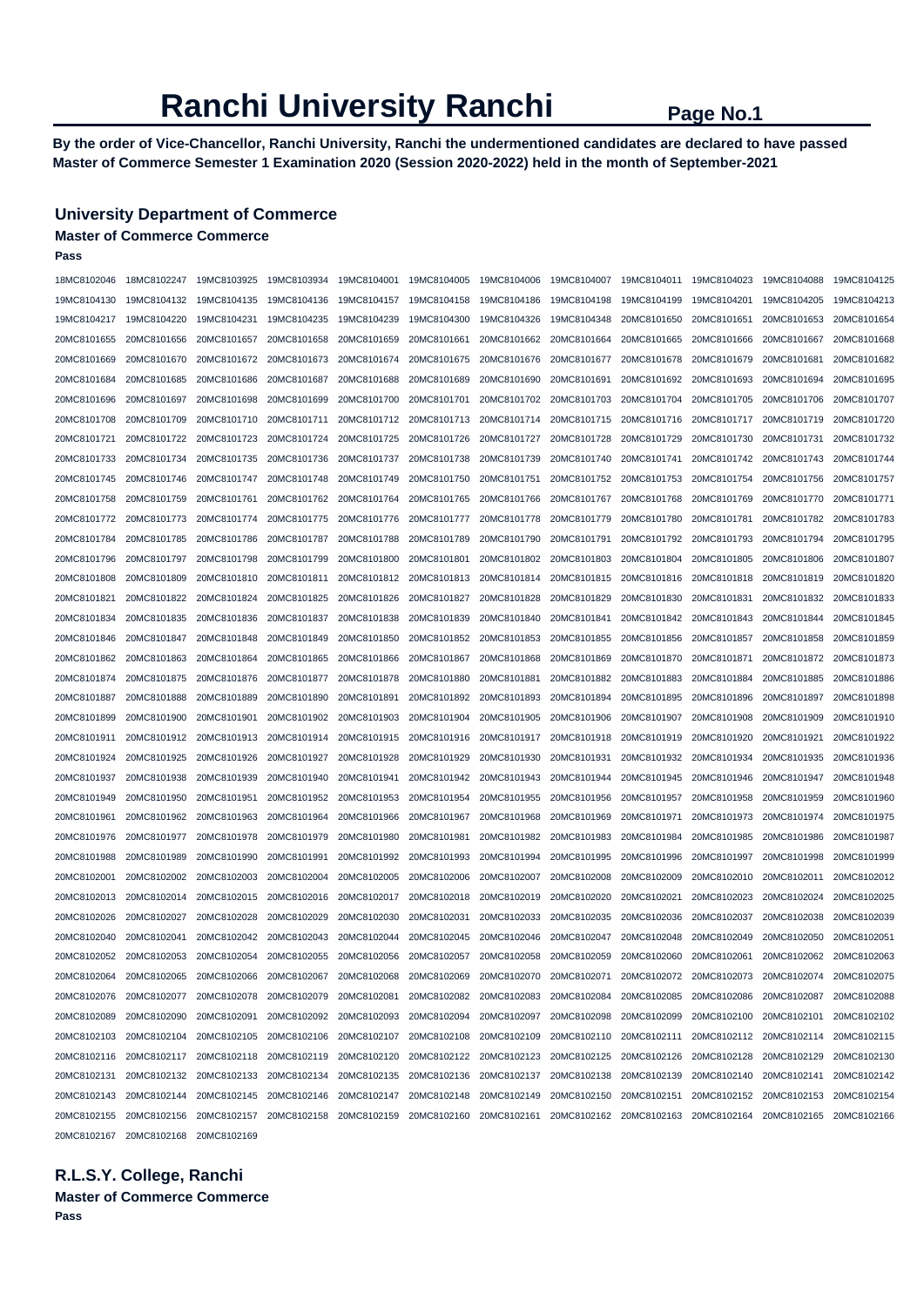#### **By the order of Vice-Chancellor, Ranchi University, Ranchi the undermentioned candidates are declared to have passed Master of Commerce Semester 1 Examination 2020 (Session 2020-2022) held in the month of September-2021**

| 18MC8103048 19MC8101936 19MC8102040 20MC8107034 20MC8107035 20MC8107036 20MC8107037 20MC8107038 20MC8107040 20MC8107041 20MC8107042 20MC8107043                                                             |                                                                                                             |  |  |  |  |
|-------------------------------------------------------------------------------------------------------------------------------------------------------------------------------------------------------------|-------------------------------------------------------------------------------------------------------------|--|--|--|--|
| 20MC8107044 20MC8107045 20MC8107046 20MC8107047 20MC8107049 20MC8107050 20MC8107051 20MC8107052 20MC8107053 20MC8107054 20MC8107055 20MC8107056                                                             |                                                                                                             |  |  |  |  |
| 20MC8107057 20MC8107058 20MC8107060 20MC8107061 20MC8107062 20MC8107064 20MC8107065 20MC8107066 20MC8107067 20MC8107068 20MC8107069 20MC8107069 20MC8107069 20MC8107069 20MC8107069 20MC8107069 20MC8107070 |                                                                                                             |  |  |  |  |
| 20MC8107071 20MC8107072 20MC8107073 20MC8107074 20MC8107076 20MC8107077 20MC8107078 20MC8107079 20MC8107080 20MC8107081 20MC8107082 20MC8107083                                                             |                                                                                                             |  |  |  |  |
| 20MC8107084 20MC8107085 20MC8107086 20MC8107087 20MC8107088 20MC8107089 20MC8107091 20MC8107092 20MC8107093 20MC8107094 20MC8107095 20MC8107096                                                             |                                                                                                             |  |  |  |  |
| 20MC8107097 20MC8107098 20MC8107099 20MC8107100 20MC8107101 20MC8107102 20MC8107103 20MC8107104 20MC8107105 20MC8107106 20MC8107107 20MC8107108                                                             |                                                                                                             |  |  |  |  |
| 20MC8107109 20MC8107110 20MC8107111                                                                                                                                                                         | 20MC8107113 20MC8107114 20MC8107115 20MC8107116 20MC8107118 20MC8107119 20MC8107120 20MC8107121 20MC8107122 |  |  |  |  |
| 20MC8107123 20MC8107124 20MC8107125 20MC8107126 20MC8107127 20MC8107128 20MC8107129 20MC8107130                                                                                                             |                                                                                                             |  |  |  |  |
|                                                                                                                                                                                                             |                                                                                                             |  |  |  |  |

### **Kartik Oraon College, Gumla**

### **Master of Commerce Commerce**

#### **Pass**

| 18MC8104274 20MC8106460                                                                         | 20MC8106461 | 20MC8106462 20MC8106463 20MC8106464                                                             |  | 20MC8106465  20MC8106466  20MC8106469  20MC8106470 |                         |             | 20MC8106471             | 20MC8106472 |
|-------------------------------------------------------------------------------------------------|-------------|-------------------------------------------------------------------------------------------------|--|----------------------------------------------------|-------------------------|-------------|-------------------------|-------------|
| 20MC8106473 20MC8106474 20MC8106475                                                             |             |                                                                                                 |  |                                                    |                         | 20MC8106482 | 20MC8106483             | 20MC8106484 |
| 20MC8106485 20MC8106486 20MC8106487                                                             |             | 20MC8106488 20MC8106489 20MC8106490 20MC8106491                                                 |  | 20MC8106492 20MC8106493 20MC8106494                |                         |             | 20MC8106495             | 20MC8106496 |
| 20MC8106497 20MC8106498                                                                         | 20MC8106499 | 20MC8106500 20MC8106501 20MC8106502 20MC8106503 20MC8106504 20MC8106505 20MC8106506 20MC8106507 |  |                                                    |                         |             |                         | 20MC8106508 |
| 20MC8106510 20MC8106511                                                                         |             | 20MC8106512 20MC8106513 20MC8106514 20MC8106515 20MC8106516 20MC8106517 20MC8106518 20MC8106519 |  |                                                    |                         |             | 20MC8106521             | 20MC8106523 |
| 20MC8106524 20MC8106525 20MC8106526 20MC8106527 20MC8106528 20MC8106529 20MC8106530 20MC8106531 |             |                                                                                                 |  |                                                    | 20MC8106532 20MC8106533 |             | 20MC8106534 20MC8106535 |             |
| 20MC8106536 20MC8106537                                                                         | 20MC8106538 | 20MC8106539 20MC8106540 20MC8106541 20MC8106542 20MC8106543 20MC8106545 20MC8106546 20MC8106547 |  |                                                    |                         |             |                         | 20MC8106548 |
| 20MC8106549 20MC8106550 20MC8106551                                                             |             | 20MC8106552 20MC8106553 20MC8108095                                                             |  |                                                    |                         |             |                         |             |

#### **Birsa College, Khunti**

#### **Master of Commerce Commerce**

#### **Pass**

19MC8108519 19MC8108520 19MC8108521 19MC8108524 19MC8108528 19MC8108531 19MC8108574 20MC8104073 20MC8104075 20MC8104076 20MC8104077 20MC8104078 20MC8104079 20MC8104080 20MC8104081 20MC8104082 20MC8104083 20MC8104084 20MC8104085 20MC8104086 20MC8104087 20MC8104088 20MC8104089 20MC8104090 20MC8104091 20MC8104092 20MC8104093 20MC8104094 20MC8104095 20MC8104096 20MC8104097 20MC8104098 20MC8104099 20MC8104100 20MC8104101 20MC8104102 20MC8104103 20MC8104104 20MC8104105 20MC8104106 20MC8104107 20MC8104108 20MC8104109 20MC8104110 20MC8104111 20MC8104112 20MC8104113 20MC8104114 20MC8104115 20MC8104116 20MC8104117 20MC8104118 20MC8104119 20MC8104120 20MC8104121 20MC8104122 20MC8104123 20MC8104124 20MC8104125 20MC8104126 20MC8104127 20MC8104128 20MC8104129 20MC8104130 20MC8104131 20MC8104132 20MC8104133 20MC8104134 20MC8104135 20MC8104136 20MC8104137 20MC8104138 20MC8104139 20MC8104140 20MC8104141 20MC8104142 20MC8104143 20MC8104144 20MC8104145 20MC8104146 20MC8104147 20MC8104148 20MC8104149 20MC8104150 20MC8104151 20MC8104152 20MC8104153 20MC8104154 20MC8108070 20MC8108071 20MC8108072 20MC8108073 20MC8108074 20MC8108075 20MC8108076

#### **Doranda College, Ranchi**

**Master of Commerce Commerce** 

**Pass**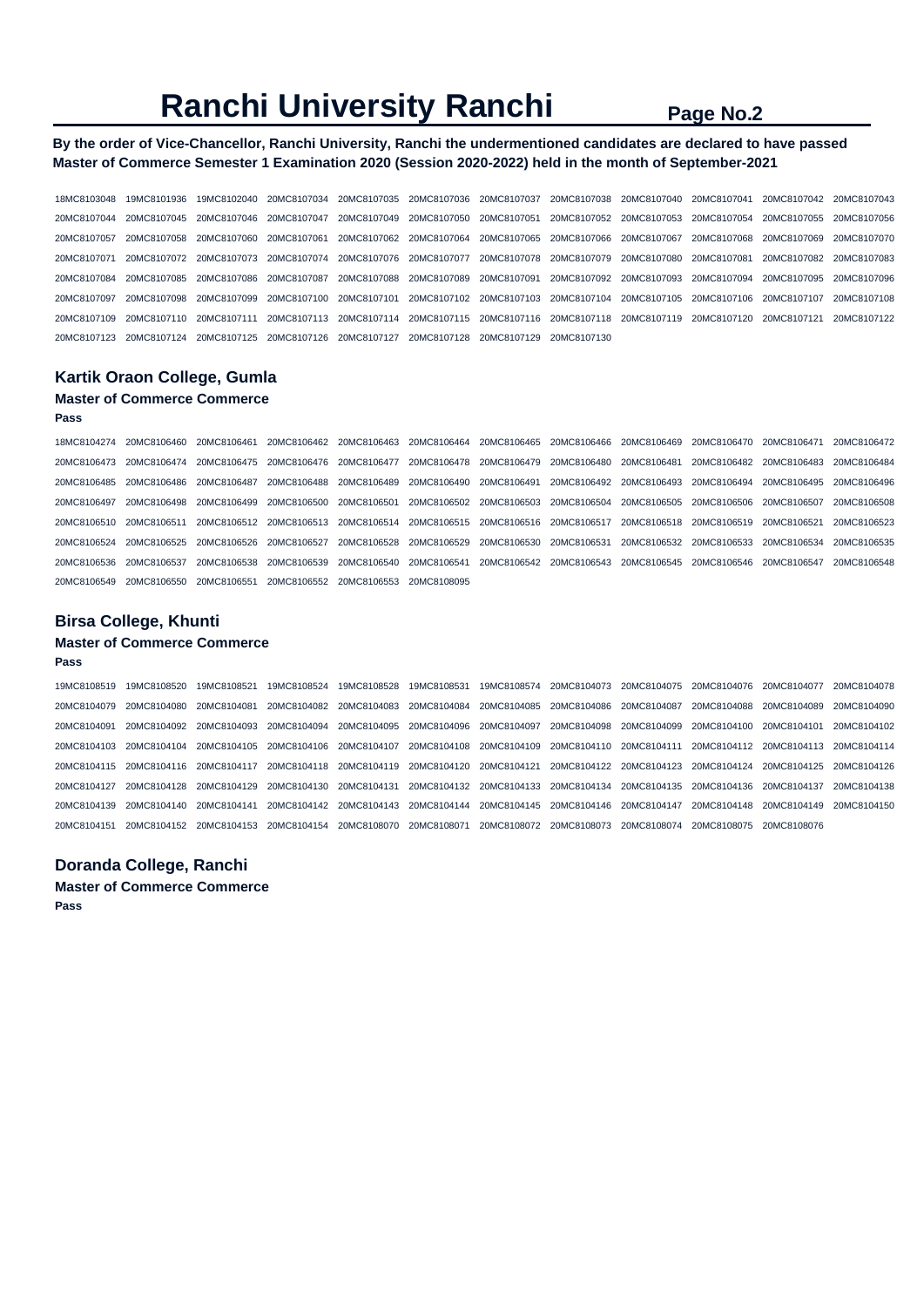**By the order of Vice-Chancellor, Ranchi University, Ranchi the undermentioned candidates are declared to have passed Master of Commerce Semester 1 Examination 2020 (Session 2020-2022) held in the month of September-2021** 

| 18MC8105940 | 18MC8106226 | 19MC8105905 | 19MC8105913 | 19MC8105916 | 19MC8105925 | 19MC8105928 | 19MC8105929 | 19MC8105932 | 19MC8105934 | 19MC8105935 | 19MC8105937 |
|-------------|-------------|-------------|-------------|-------------|-------------|-------------|-------------|-------------|-------------|-------------|-------------|
| 19MC8105941 | 19MC8105943 | 19MC8105944 | 19MC8105955 | 19MC8105960 | 19MC8105966 | 19MC8105993 | 19MC8106001 | 19MC8106008 | 19MC8106055 | 19MC8106083 | 19MC8106126 |
| 19MC8106181 | 19MC8106201 | 19MC8106215 | 19MC8106216 | 19MC8106220 | 19MC8106221 | 19MC8106233 | 19MC8106290 | 19MC8106301 | 19MC8106326 | 19MC8106329 | 19MC8106330 |
| 19MC8106332 | 19MC8106333 | 19MC8106334 | 19MC8106335 | 19MC8106336 | 19MC8106337 | 19MC8106338 | 19MC8106339 | 19MC8106348 | 19MC8106430 | 19MC8106432 | 19MC8106451 |
| 19MC8106472 | 19MC8106479 | 19MC8106480 | 19MC8106482 | 19MC8106489 | 19MC8106490 | 19MC8106500 | 19MC8106512 | 19MC8106524 | 19MC8106549 | 19MC8106555 | 19MC8106557 |
| 19MC8106559 | 19MC8106563 | 19MC8106565 | 19MC8106588 | 20MC8105096 | 20MC8105097 | 20MC8105098 | 20MC8105099 | 20MC8105100 | 20MC8105101 | 20MC8105102 | 20MC8105103 |
| 20MC8105105 | 20MC8105106 | 20MC8105107 | 20MC8105108 | 20MC8105109 | 20MC8105110 | 20MC8105111 | 20MC8105112 | 20MC8105113 | 20MC8105114 | 20MC8105115 | 20MC8105116 |
| 20MC8105117 | 20MC8105118 | 20MC8105119 | 20MC8105120 | 20MC8105121 | 20MC8105122 | 20MC8105123 | 20MC8105124 | 20MC8105125 | 20MC8105126 | 20MC8105127 | 20MC8105128 |
| 20MC8105129 | 20MC8105130 | 20MC8105131 | 20MC8105132 | 20MC8105133 | 20MC8105134 | 20MC8105135 | 20MC8105136 | 20MC8105137 | 20MC8105138 | 20MC8105139 | 20MC8105140 |
| 20MC8105141 | 20MC8105142 | 20MC8105143 | 20MC8105144 | 20MC8105145 | 20MC8105146 | 20MC8105147 | 20MC8105148 | 20MC8105149 | 20MC8105150 | 20MC8105151 | 20MC8105152 |
| 20MC8105153 | 20MC8105154 | 20MC8105155 | 20MC8105156 | 20MC8105157 | 20MC8105158 | 20MC8105159 | 20MC8105160 | 20MC8105161 | 20MC8105162 | 20MC8105163 | 20MC8105164 |
| 20MC8105165 | 20MC8105166 | 20MC8105167 | 20MC8105168 | 20MC8105169 | 20MC8105170 | 20MC8105171 | 20MC8105172 | 20MC8105173 | 20MC8105174 | 20MC8105175 | 20MC8105176 |
| 20MC8105177 | 20MC8105178 | 20MC8105179 | 20MC8105180 | 20MC8105181 | 20MC8105182 | 20MC8105183 | 20MC8105184 | 20MC8105185 | 20MC8105186 | 20MC8105187 | 20MC8105188 |
| 20MC8105189 | 20MC8105190 | 20MC8105191 | 20MC8105192 | 20MC8105193 | 20MC8105194 | 20MC8105195 | 20MC8105196 | 20MC8105197 | 20MC8105198 | 20MC8105199 | 20MC8105200 |
| 20MC8105201 | 20MC8105202 | 20MC8105203 | 20MC8105204 | 20MC8105205 | 20MC8105206 | 20MC8105207 | 20MC8105208 | 20MC8105209 | 20MC8105210 | 20MC8105211 | 20MC8105212 |
| 20MC8105213 | 20MC8105214 | 20MC8105215 | 20MC8105216 | 20MC8105217 | 20MC8105218 | 20MC8105219 | 20MC8105220 | 20MC8105221 | 20MC8105222 | 20MC8105223 | 20MC8105224 |
| 20MC8105225 | 20MC8105226 | 20MC8105227 | 20MC8105228 | 20MC8105229 | 20MC8105230 | 20MC8105232 | 20MC8105233 | 20MC8105234 | 20MC8105235 | 20MC8105236 | 20MC8105237 |
| 20MC8105238 | 20MC8105239 | 20MC8105240 | 20MC8105241 | 20MC8105242 | 20MC8105243 | 20MC8105244 | 20MC8105245 | 20MC8105246 | 20MC8105247 | 20MC8105248 | 20MC8105249 |
| 20MC8105250 | 20MC8105251 | 20MC8105252 | 20MC8105253 | 20MC8105254 | 20MC8105255 | 20MC8105256 | 20MC8105257 | 20MC8105258 | 20MC8105259 | 20MC8105260 | 20MC8105261 |
| 20MC8105262 | 20MC8105263 | 20MC8105264 | 20MC8105265 | 20MC8105266 | 20MC8105267 | 20MC8105268 | 20MC8105269 | 20MC8105270 | 20MC8105271 | 20MC8105272 | 20MC8105273 |
| 20MC8105274 | 20MC8105275 | 20MC8105276 | 20MC8105277 | 20MC8105278 | 20MC8105279 | 20MC8105280 | 20MC8105282 | 20MC8105283 | 20MC8105284 | 20MC8105285 | 20MC8105286 |
| 20MC8105287 | 20MC8105288 | 20MC8105289 | 20MC8105290 | 20MC8105291 | 20MC8105292 | 20MC8105293 | 20MC8105294 | 20MC8105295 | 20MC8105296 | 20MC8105297 | 20MC8105298 |
| 20MC8105299 | 20MC8105300 | 20MC8105301 | 20MC8105302 | 20MC8105303 | 20MC8105304 | 20MC8105305 | 20MC8105306 | 20MC8105307 | 20MC8105308 | 20MC8105309 | 20MC8105310 |
| 20MC8105311 | 20MC8105312 | 20MC8105313 | 20MC8105315 | 20MC8105316 | 20MC8105317 | 20MC8105318 | 20MC8105319 | 20MC8105320 | 20MC8105321 | 20MC8105322 | 20MC8105323 |
| 20MC8105324 | 20MC8105325 | 20MC8105326 | 20MC8105327 | 20MC8105329 | 20MC8105331 | 20MC8105332 | 20MC8105333 | 20MC8105335 | 20MC8105336 | 20MC8105337 | 20MC8105338 |
| 20MC8105339 | 20MC8105340 | 20MC8105341 | 20MC8105342 | 20MC8105343 | 20MC8105344 | 20MC8105345 | 20MC8105346 | 20MC8105347 | 20MC8105348 | 20MC8105349 | 20MC8105350 |
| 20MC8105351 | 20MC8105352 | 20MC8105353 | 20MC8105354 | 20MC8105355 | 20MC8105356 | 20MC8105358 | 20MC8105359 | 20MC8105360 | 20MC8105361 | 20MC8105362 | 20MC8105363 |
| 20MC8105364 | 20MC8105365 | 20MC8105366 | 20MC8105367 | 20MC8105368 | 20MC8105369 | 20MC8105370 | 20MC8105371 | 20MC8105372 | 20MC8105373 | 20MC8105374 | 20MC8105375 |
| 20MC8105376 | 20MC8105377 | 20MC8105378 | 20MC8105379 | 20MC8105380 | 20MC8105381 | 20MC8105382 | 20MC8105383 | 20MC8105384 | 20MC8105385 | 20MC8105386 | 20MC8105387 |
| 20MC8105388 | 20MC8105389 | 20MC8105390 | 20MC8105391 | 20MC8105392 | 20MC8105393 | 20MC8105394 | 20MC8105395 | 20MC8105396 | 20MC8105397 | 20MC8105398 | 20MC8105399 |
| 20MC8105400 | 20MC8105401 | 20MC8105402 | 20MC8105403 | 20MC8105404 | 20MC8105406 | 20MC8105407 | 20MC8105408 | 20MC8105410 | 20MC8105411 | 20MC8105412 | 20MC8105414 |
| 20MC8105415 | 20MC8105416 | 20MC8105417 | 20MC8105418 | 20MC8108037 | 20MC8108038 | 20MC8108039 | 20MC8108040 | 20MC8108041 | 20MC8108042 | 20MC8108043 | 20MC8108044 |
| 20MC8108045 | 20MC8108046 | 20MC8108047 | 20MC8108048 | 20MC8108049 | 20MC8108050 | 20MC8108051 | 20MC8108052 |             |             |             |             |

#### **K.C.B. College, Bero**

#### **Master of Commerce Commerce**

| 19MC8107358 19MC8107377 19MC8107385 19MC8107386 19MC8107387 19MC8107395 19MC8107399 19MC8107400 19MC8107415 19MC8107445 19MC8107452 19MC8107455                                       |  |  |  |  |  |
|---------------------------------------------------------------------------------------------------------------------------------------------------------------------------------------|--|--|--|--|--|
| 19MC8108939 20MC8105860 20MC8105861 20MC8105862 20MC8105863 20MC8105864 20MC8105865 20MC8105866 20MC8105867 20MC8105868 20MC8105869 20MC8105869 20MC8105869 20MC8105869 20MC8105867 0 |  |  |  |  |  |
| 20MC8105871 20MC8105872 20MC8105873 20MC8105874 20MC8105875 20MC8105876 20MC8105877 20MC8105878 20MC8105879 20MC8105880 20MC8105881 20MC8105882                                       |  |  |  |  |  |
| 20MC8105883 20MC8105884 20MC8105885 20MC8105886 20MC8105887 20MC8105888 20MC8105889 20MC8105890 20MC8105891 20MC8105892 20MC8105893 20MC8105892                                       |  |  |  |  |  |
| 20MC8105895 20MC8105896 20MC8105897 20MC8105898 20MC8105899 20MC8105900 20MC8105901 20MC8105902 20MC8105903 20MC8105904 20MC8105905 20MC8105906                                       |  |  |  |  |  |
|                                                                                                                                                                                       |  |  |  |  |  |

#### **Simdega College, Simdega**

#### **Master of Commerce Commerce**

**Pass** 

**Pass** 

20MC8107517 20MC8107518 20MC8107519 20MC8107520 20MC8107521 20MC8107522 20MC8107523 20MC8107524 20MC8107525 20MC8107526 20MC8107527 20MC8107528 20MC8107529 20MC8107530 20MC8107531 20MC8107532 20MC8107533 20MC8107534 20MC8107535 20MC8108149 20MC8108150 20MC8108151 20MC8108152 20MC8108153 20MC8108154 20MC8108155 20MC8108156 20MC8108157 20MC8108158 20MC8108159 20MC8108160

#### **S.S.Memorial College, Ranchi**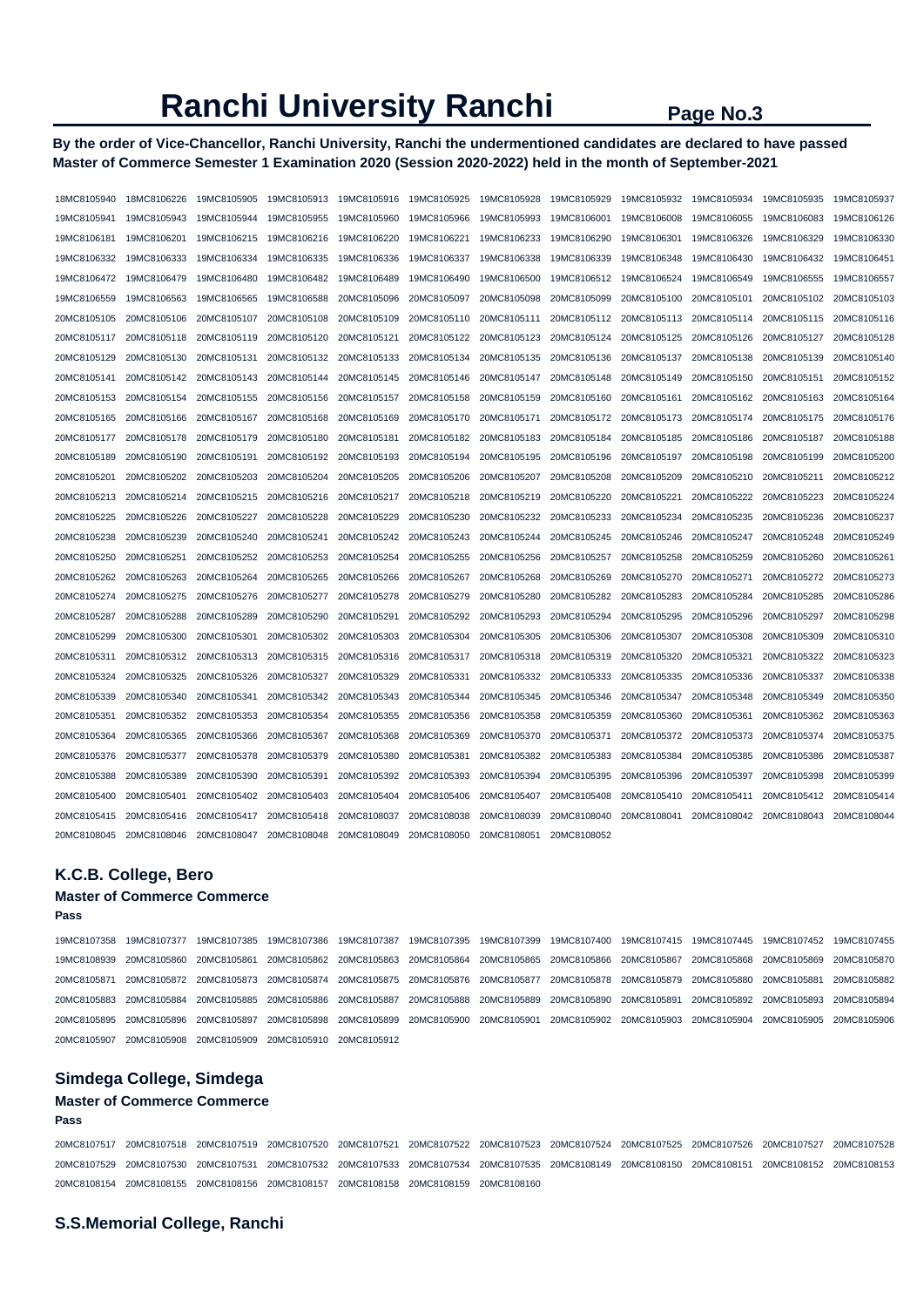**By the order of Vice-Chancellor, Ranchi University, Ranchi the undermentioned candidates are declared to have passed Master of Commerce Semester 1 Examination 2020 (Session 2020-2022) held in the month of September-2021** 

#### **Master of Commerce Commerce**

#### **Pass**

18MC8103262 19MC8104803 19MC8104817 20MC8107289 20MC8107290 20MC8107291 20MC8107292 20MC8107293 20MC8107294 20MC8107295 20MC8107296 20MC8107297 20MC8107298 20MC8107299 20MC8107300 20MC8107301 20MC8107302 20MC8107303 20MC8107304 20MC8107305 20MC8107306 20MC8107307 20MC8107308 20MC8107309 20MC8107310 20MC8107311 20MC8107312 20MC8107314 20MC8107315 20MC8107316 20MC8107318 20MC8107319 20MC8107320 20MC8107321 20MC8107322 20MC8107323 20MC8107324 20MC8107325 20MC8107326 20MC8107327 20MC8107328 20MC8107329 20MC8107330 20MC8107331 20MC8107332 20MC8107333 20MC8107334 20MC8107335 20MC8107336 20MC8107337 20MC8107338 20MC8107339 20MC8107340 20MC8107341 20MC8107342 20MC8107343 20MC8107344 20MC8107345 20MC8107346 20MC8107347 20MC8107348 20MC8107349 20MC8107350 20MC8107351 20MC8107352 20MC8107353 20MC8107354 20MC8107355 20MC8107356 20MC8107357 20MC8107358 20MC8107359 20MC8107360 20MC8107361 20MC8107362 20MC8107364 20MC8107365 20MC8107366 20MC8107367 20MC8107368 20MC8107369 20MC8107370 20MC8107371 20MC8107372 20MC8107373 20MC8107374 20MC8107375 20MC8107376 20MC8107377 20MC8107378 20MC8107379 20MC8107380 20MC8107381 20MC8107382 20MC8107383 20MC8107384 20MC8107385 20MC8107386 20MC8107389 20MC8107390 20MC8107391 20MC8107392 20MC8107393 20MC8107394 20MC8107395 20MC8107396 20MC8107397 20MC8107398 20MC8107399 20MC8107400 20MC8107401 20MC8107402 20MC8107403 20MC8107405 20MC8107406 20MC8107407 20MC8107408 20MC8107409 20MC8107410 20MC8107411 20MC8107412 20MC8108111 20MC8108112 20MC8108113

#### **Y. S. Mahavidyalaya,Dhurwa,Ranchi**

#### **Master of Commerce Commerce**

#### **Pass**

19MC8107614 20MC8107892 20MC8107894 20MC8107895 20MC8107896 20MC8107897 20MC8107898 20MC8107899 20MC8107900 20MC8107901 20MC8107902 20MC8107903 20MC8107904 20MC8107905 20MC8107906 20MC8107907 20MC8107908 20MC8107909 20MC8107910 20MC8107911 20MC8107912 20MC8107913 20MC8107914 20MC8107915 20MC8107916 20MC8107917 20MC8107918 20MC8107919 20MC8107920 20MC8107921 20MC8107922 20MC8107923 20MC8107924 20MC8107926 20MC8107927 20MC8107928 20MC8107929 20MC8107930 20MC8107931 20MC8107932 20MC8107933 20MC8107934 20MC8107935 20MC8107936 20MC8107937 20MC8107939 20MC8107940 20MC8107941 20MC8107942

#### **Gossner College, Ranchi**

#### **Master of Commerce Commerce**

**Pass** 

18MC8106542 18MC8106626 19MC8106817 19MC8106858 19MC8106874 20MC8107699 20MC8107700 20MC8107701 20MC8107702 20MC8107703 20MC8107704 20MC8107705 20MC8107706 20MC8107707 20MC8107708 20MC8107709 20MC8107710 20MC8107711 20MC8107712 20MC8107713 20MC8107714 20MC8107715 20MC8107716 20MC8107717 20MC8107718 20MC8107719 20MC8107720 20MC8107721 20MC8107722 20MC8107723 20MC8107724 20MC8107725 20MC8107726 20MC8107727 20MC8107728 20MC8107729 20MC8107731 20MC8107732 20MC8107733 20MC8107734 20MC8107735 20MC8107736 20MC8107737 20MC8107738 20MC8107739 20MC8107740 20MC8107741 20MC8107742 20MC8107743 20MC8107744 20MC8107745 20MC8107746 20MC8107747 20MC8107748 20MC8107749 20MC8107750 20MC8107751 20MC8107752 20MC8107753 20MC8107754 20MC8107755 20MC8107756 20MC8107757 20MC8107758 20MC8107759 20MC8107760 20MC8107761 20MC8107762 20MC8107763 20MC8107764 20MC8107765 20MC8107766 20MC8107767 20MC8107768 20MC8107769 20MC8107770 20MC8107771 20MC8107772 20MC8107773 20MC8107774 20MC8107775 20MC8107776 20MC8107777 20MC8107778 20MC8107779 20MC8107780 20MC8107781 20MC8107782 20MC8107783 20MC8107784 20MC8107785 20MC8107787 20MC8107788 20MC8107789 20MC8107790 20MC8107791 20MC8107792

ex Singl

**(Dr.G.K.Singh) Director (EDPC)**

> **-Sd-Controller of Examinations**